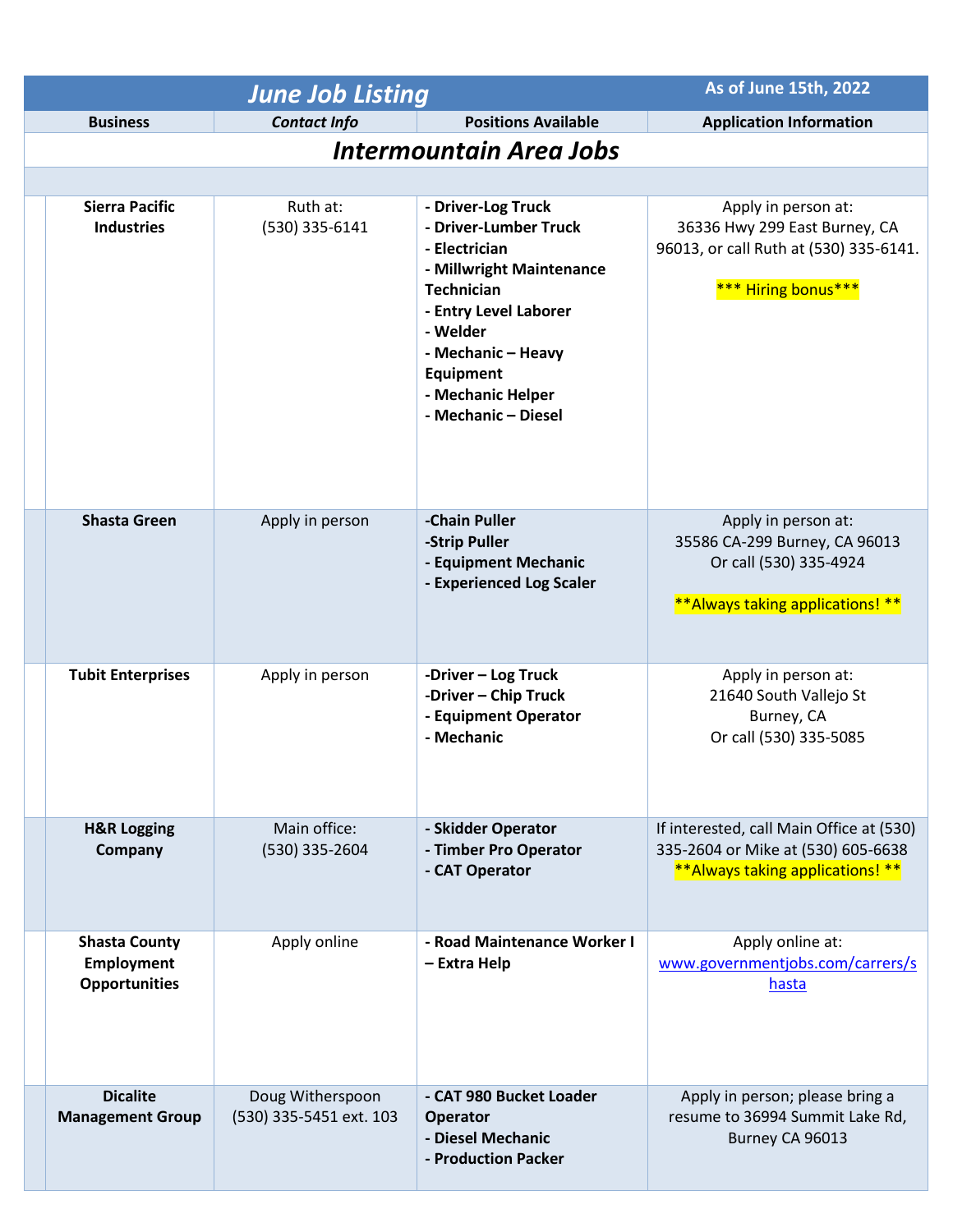| <b>Pit River Casino</b>                  | For applications and to<br>send a resume, call HR at<br>(530) 335-5421 ext. 2102                  | - General Manager<br>- Bartender/Server<br>- Cook<br>- Security Guards<br>- Cage Cashier<br>- Soft Count                                                                                                                                                                                                                                                             | Contact HR at:<br><b>HR@pitrivertribe.org</b>                                                                                          |
|------------------------------------------|---------------------------------------------------------------------------------------------------|----------------------------------------------------------------------------------------------------------------------------------------------------------------------------------------------------------------------------------------------------------------------------------------------------------------------------------------------------------------------|----------------------------------------------------------------------------------------------------------------------------------------|
| <b>Pit River Tribe</b>                   | For applications and to<br>send a resume, call HR at<br>(530) 335-5421 ext. 2102                  | - Accounts Receivable /<br><b>Payables Assistant</b><br>- Daycare Aide<br>- HR Director<br>- Solid Waste Team Member<br>- PWS Coordinator<br>- ICWA Caseworker<br>- ICWA Coordinator<br>- Social Services Coordinator<br>- Daycare Coordinator<br>- Project Assistant<br>- Social Services Director<br>- Solid Waste Coordinator                                     | Contact HR at:<br><b>HR@pitrivertribe.org</b><br>For more information on jobs visit:<br>http://pitrivertribe.org/tribal-<br>employment |
| <b>Pit River Tribe</b>                   | For applications and to                                                                           | - Coffee Shop Barista/Cashier                                                                                                                                                                                                                                                                                                                                        | Contact HR at:                                                                                                                         |
| <b>KWAHN Corporation</b>                 | send a resume, call HR at<br>(530) 335-5421 ext. 2102                                             | - Mini-Mart Cashier                                                                                                                                                                                                                                                                                                                                                  | <b>HR@pitrivertribe.org</b>                                                                                                            |
| <b>Pit River Health</b><br>Services Inc. | For applications and to<br>send a resume, call Sophia<br>Villarruel at<br>(530) 335-5090 ext. 132 | - Licensed Vocational Nurse/<br><b>Medical Assistant</b><br>- Staff Dentist<br>- Staff Physician<br>- Chief Dental Officer<br>- Community Health<br>Representative<br>- Registered Dental Hygienist<br>- Registered Dental<br><b>Assistant/Dental Assistant</b><br>- Behavioral Health Therapist<br>- Behavioral Health Director<br>- Alturas Outreach<br>Manager/RN | Contact Sophia at:<br>sophiav@pitriverhealthservice.org                                                                                |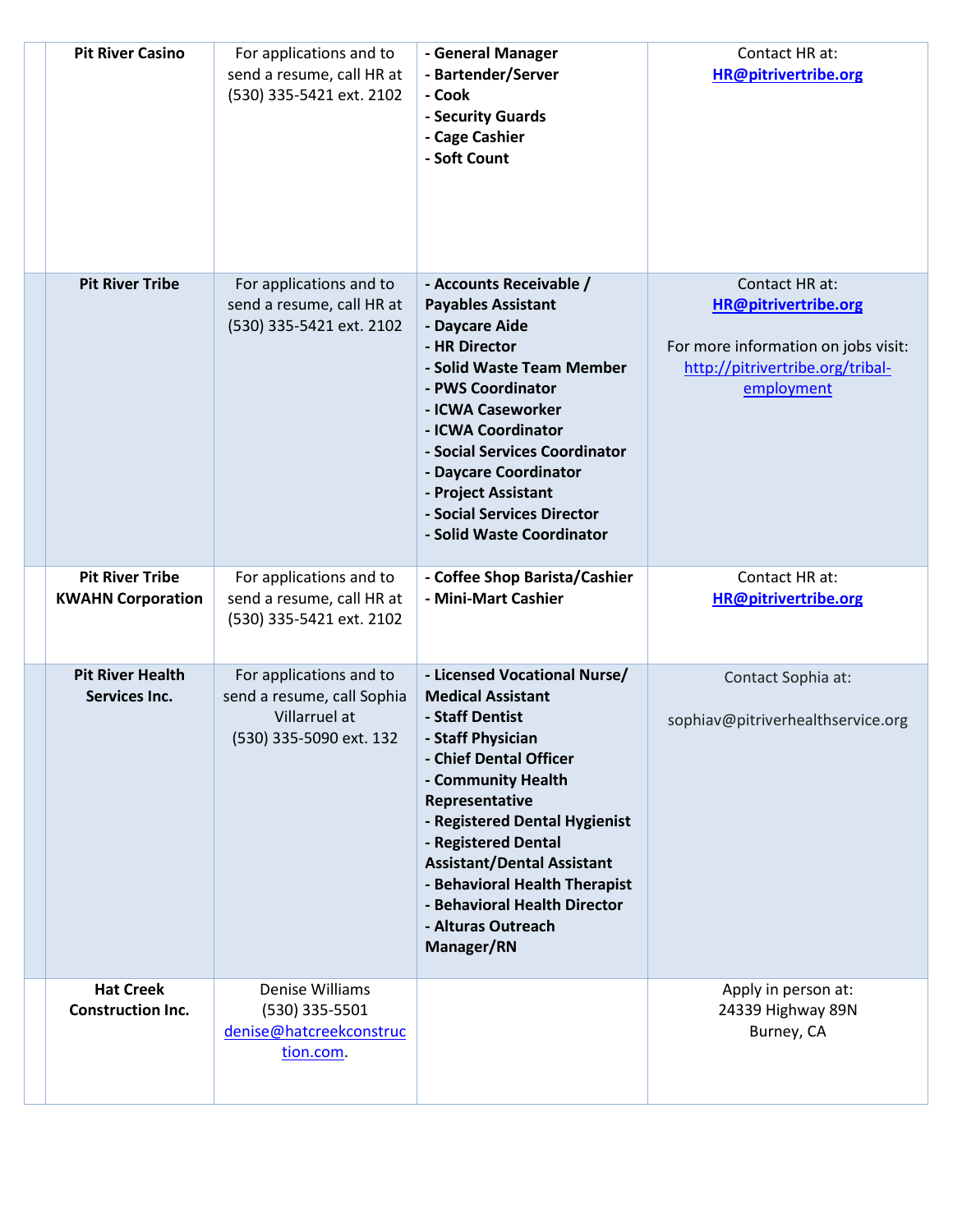| <b>Mayers Memorial</b><br>Hospital                  | Libby Mee at<br>(530) 336-5511 ext.1206     | - Registered Dietitian<br>- Purchasing Manager<br>- IT Manager<br>- Employee Housing Manager<br>- Laboratory - CLS<br>- Laboratory - Part Time<br>Phlebotomist<br>- Floor Maintenance Aide-<br><b>Environmental Services</b><br>- Certified Dietary Manager<br>- Environmental Services Aide<br>- Med/Surg Acute - RN<br>- Radiology - Ultrasound<br><b>Technician</b><br>- Outpatient Surgery - RN<br>- Radiology Manager<br>- Emergency Dept RN<br>- Hospice - RN<br>- Skilled Nursing Facility -<br><b>Unit Assistant</b><br>- Skilled Nursing Facility - CNA<br>- Skilled Nursing Facility - LVN<br>- Skilled Nursing Facility - RN<br>- Food & Nutrition Services<br>Aide (Full & Part-time<br>positions available)<br>- Radiology Technologist<br>- Respiratory Therapist | Apply online at:<br>http://www.mayersmemorial.com<br>Or call Libby Mee at (530) 336-5511<br>ext. 1206 |
|-----------------------------------------------------|---------------------------------------------|---------------------------------------------------------------------------------------------------------------------------------------------------------------------------------------------------------------------------------------------------------------------------------------------------------------------------------------------------------------------------------------------------------------------------------------------------------------------------------------------------------------------------------------------------------------------------------------------------------------------------------------------------------------------------------------------------------------------------------------------------------------------------------|-------------------------------------------------------------------------------------------------------|
| <b>Mayers Rural Health</b><br><b>Clinic</b>         | Libby Mee at<br>(530) 336-5511 ext.1206     | - Medical Assistant<br>- Licensed Vocational Nurse<br>(LVN)                                                                                                                                                                                                                                                                                                                                                                                                                                                                                                                                                                                                                                                                                                                     | Apply online at:<br>http://www.mayersmemorial.com<br>Or call Libby Mee at (530) 336-5511<br>ext. 1206 |
| <b>Mountain Valley</b><br><b>Health Center</b>      | Susan Peterson at<br>(530) 999-9010         | - Registered Dental Assistant<br>- Burney Dental<br>- Appointment Coordinator -<br><b>Burney Dental</b><br>- Appointment Coordinator -<br><b>Butte Valley</b><br>- Appointment Coordinator -<br><b>Big Valley</b><br>- Appointment Coordinator -<br>Weed<br>- Dental Assistant - Burney<br>- Medical Assistant - Weed<br>- Medical Assistant - Burney<br>- Medical Records<br>- Finance Assistant                                                                                                                                                                                                                                                                                                                                                                               | Send resume and cover letter to:<br>speterson@mtnvalleyhc.org                                         |
|                                                     |                                             |                                                                                                                                                                                                                                                                                                                                                                                                                                                                                                                                                                                                                                                                                                                                                                                 |                                                                                                       |
| <b>California Tribal</b><br><b>TANF Partnership</b> | For questions, call HR at<br>(707) 533-2680 | - Caseworker                                                                                                                                                                                                                                                                                                                                                                                                                                                                                                                                                                                                                                                                                                                                                                    | Apply online at www.cttp.net                                                                          |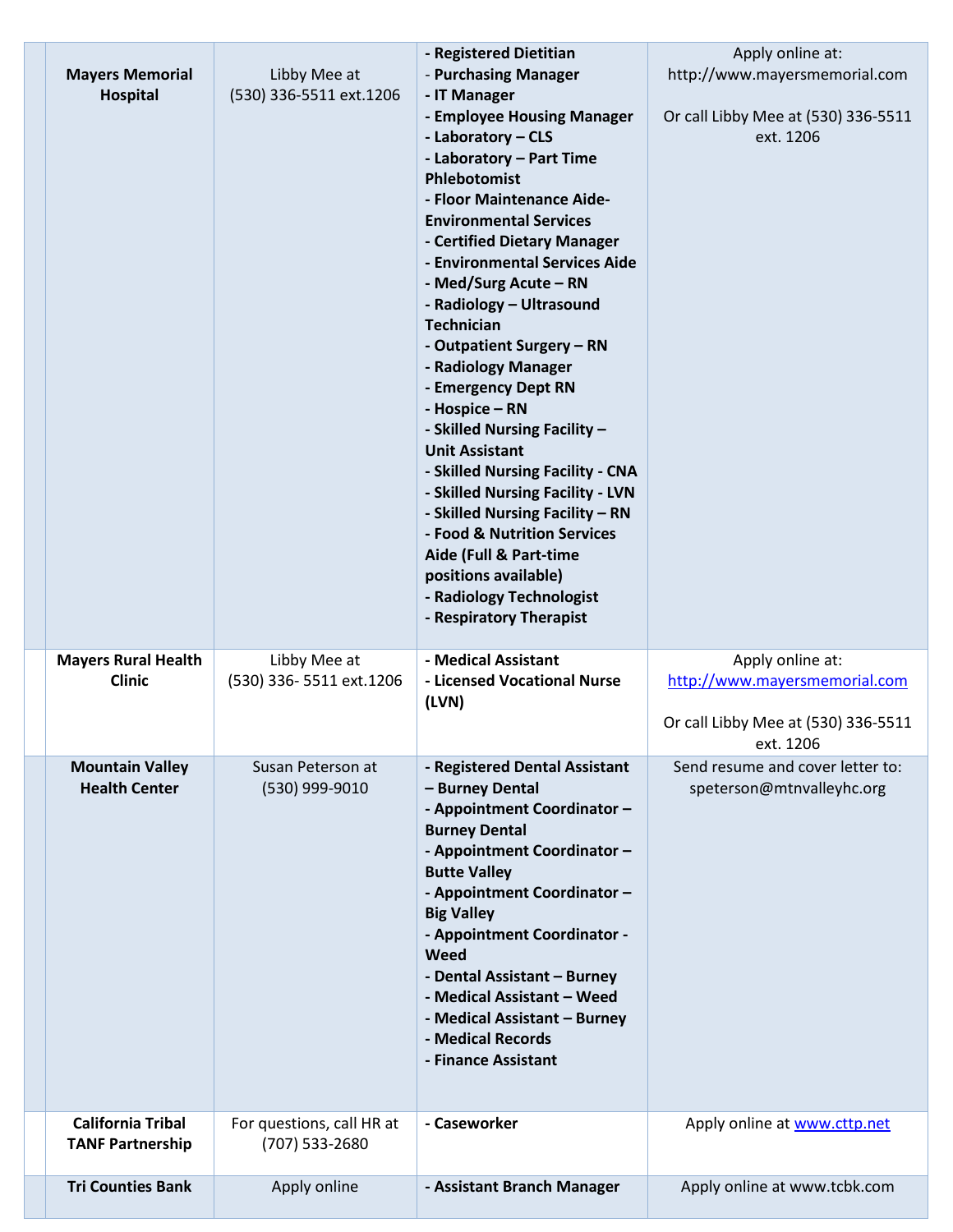| <b>US Bank</b>                                    | Apply online | - Client Relations Consultant<br>$(Banker) - 35 hrs$                                                                                                                                                                                                                                                                                                                                                                                                                                                                                                                                                                                                                                                                                                                                                                                                                                                                                                                                                                                                                                                                                                                                                                                                                                   | Apply online at<br>www.usbank.com/careers |
|---------------------------------------------------|--------------|----------------------------------------------------------------------------------------------------------------------------------------------------------------------------------------------------------------------------------------------------------------------------------------------------------------------------------------------------------------------------------------------------------------------------------------------------------------------------------------------------------------------------------------------------------------------------------------------------------------------------------------------------------------------------------------------------------------------------------------------------------------------------------------------------------------------------------------------------------------------------------------------------------------------------------------------------------------------------------------------------------------------------------------------------------------------------------------------------------------------------------------------------------------------------------------------------------------------------------------------------------------------------------------|-------------------------------------------|
| <b>Hill Country Health</b><br>and Wellness Center | Apply online | - Dental Front Office<br>- Medical Front Office<br><b>Assistant - Center of Hope</b><br>- Student Intern BSW<br><b>Student- Center of Hope,</b><br>Gold St.<br>- Student Intern MSW<br><b>Student- Center of Hope,</b><br>Gold St.<br>- Student Intern Case<br><b>Manager</b><br>- Intake Coordinator - Care<br><b>Center</b><br>- Representative Payee-RDM<br>- Medical Records Clerk -<br><b>RDM</b><br>- Care Center Team Lead/Case<br><b>Manager - Care Center</b><br>- Behavioral Health<br><b>Consultant - Center of Hope</b><br>-Nurse Practitioner/Physician<br><b>Assistant- Center of Hope,</b><br>Gold St, RDM<br>- LVN - Center of Hope, Gold<br>St, RDM<br>- Certified Medical Assistant -<br><b>Center of Hope, RDM</b><br>- Information Systems<br>Technician - Center of Hope<br>- Registered Nurse - Center of<br>Hope, Gold St., RDM<br>- MAT Nurse Coordinator<br>(LVN) - Center of Hope, RDM,<br>Gold St.<br>- RN Manager - RDM, Center<br>of Hope<br>- Billing Specialist - Center of<br>Hope & RDM<br>- Dentist - Center of Hope,<br><b>RDM</b><br>- Complex Care Field Nurse<br>(WPC)- CARE Center, Center<br>of Hope<br>- Medical Director for<br><b>Integrated SUD Programs</b><br>- Physician - RDM, Center of<br>Hope, Gold St.<br>- Medical Director - RDM | Apply online                              |